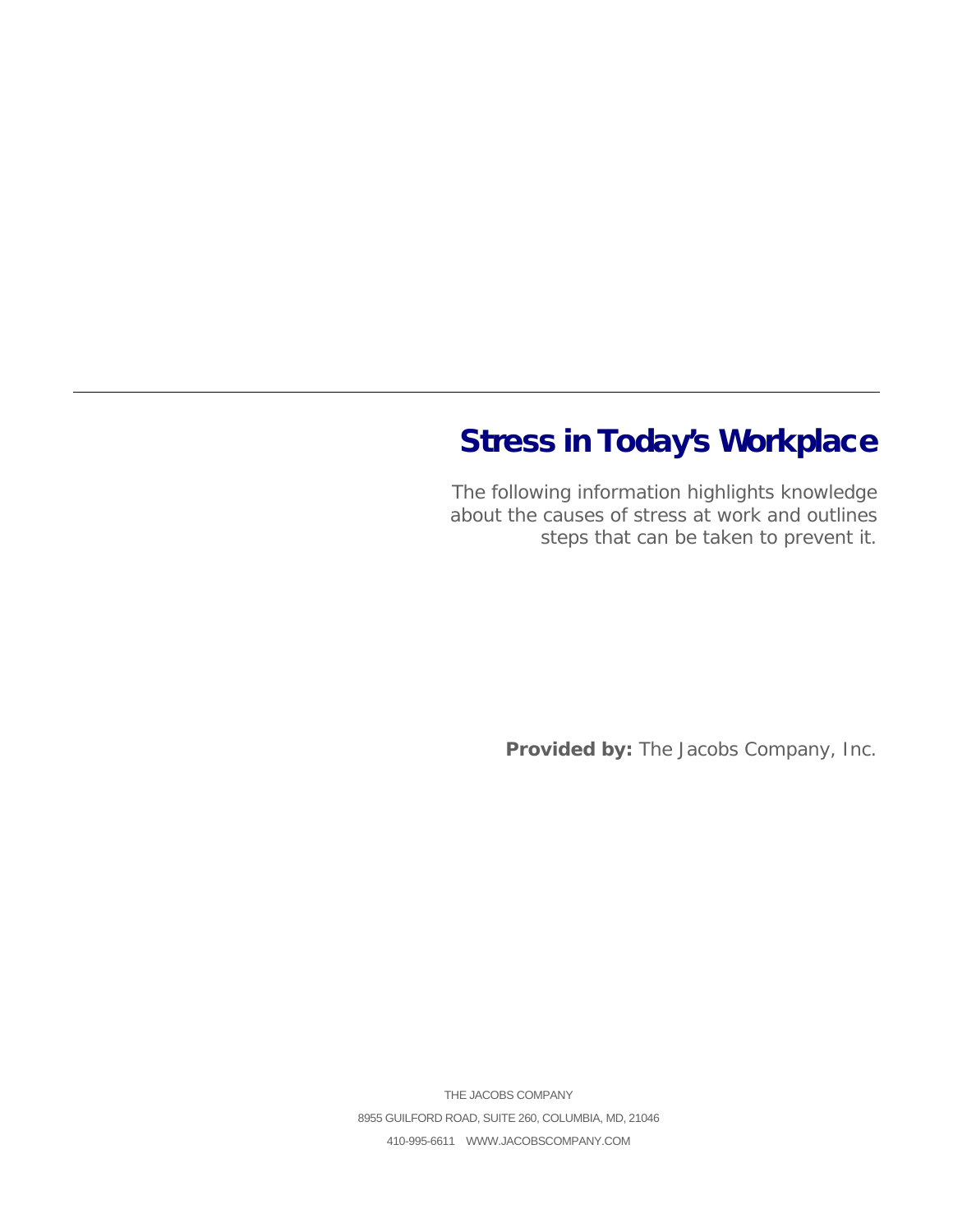### **Introduction**

The nature of work is changing at whirlwind speed. Perhaps now more than ever before, job stress poses a threat to the health of workers and, in turn, to the health of organizations.

The following information, provided by the National Institute for Occupational Safety and Health (NIOSH), highlights knowledge about the causes of stress at work and outlines steps that can be taken to prevent it.

### Stress in today's workplace

The longer he waited, the more David worried. For weeks he had been plagued by aching muscles, loss of appetite, restless sleep and a complete sense of exhaustion. At first he tried to ignore these problems, but eventually he became so shorttempered and irritable that his wife insisted he get a checkup. Now, sitting in the doctor's office and wondering what the verdict would be, he didn't even notice when Theresa took the seat beside him. They had been good friends when she worked in the front office at the plant, but he hadn't seen her since she left three years ago to take a job as a customer service representative. Her gentle poke in the ribs brought him around, and within minutes they were talking and gossiping as if she had never left.

"You got out just in time," he told her. "Since the reorganization, nobody feels safe. It used to be that as long as you did your work, you had a job. That's not for sure anymore. They expect the same production rates even though two guys are now doing the work of three. We're so backed up I'm working twelve-hour shifts six days a week. I swear I hear those machines humming in my sleep. Guys are calling in sick just to get a break. Morale is so bad they're talking about bringing in some consultants to figure out a better way to get the job done."

"Well, I really miss you guys," she said. "I'm afraid I jumped from the frying pan into the fire. In my new job, the computer routes the calls and they never stop. I even have to schedule my bathroom breaks. All I hear the whole day are complaints from unhappy customers. I try to be helpful and sympathetic, but I can't promise anything without getting my boss's approval. Most of the time I'm caught between what the customer wants and company policy. I'm not sure who I'm supposed to keep happy. The other reps are so uptight and tense they don't even talk to one another. We all go to our own little cubicles and stay there until quitting time. To make matters worse, my mother's health is deteriorating. If only I could use some of my sick time to look after her. No wonder I'm in here with migraine headaches and high blood pressure. A lot of the reps are seeing the employee assistance counselor and taking stress management classes, which seems to help. But sooner or later, someone will have to make some changes in the way the place is run."

David's and Theresa's stories are unfortunate but not unusual. Job stress has become a common and costly problem in the American workplace, leaving few workers untouched.

Fortunately, research on job stress has greatly expanded in recent years. But in spite of this attention, confusion remains about the causes, effects, and prevention of job stress. This study summarizes what is known about job stress and what can be done about it.

# What is job stress?

Job stress can be defined as the harmful physical and emotional responses that occur when the requirements of the job do not match the capabilities, resources, or needs of the worker. Job stress can lead to poor health and even injury.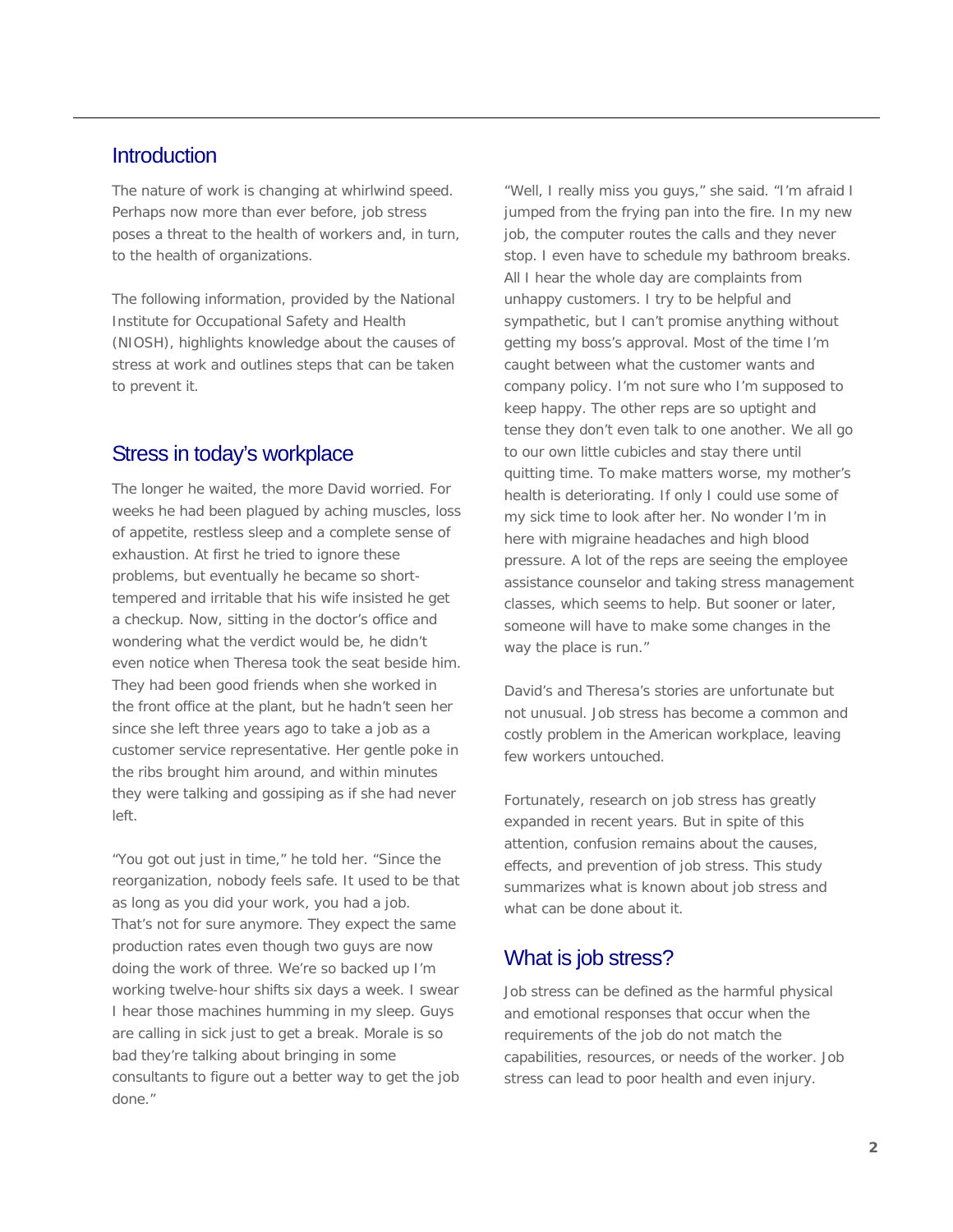The concept of job stress is often confused with challenge, but these concepts are not the same. Challenge energizes us psychologically and physically, and it motivates us to learn new skills and master our jobs. When a challenge is met, we feel relaxed and satisfied. Thus, challenge is an important ingredient for healthy and productive work. The importance of challenge in our work lives is probably what people are referring to when they say "a little bit of stress is good for you."

But for David and Theresa, the situation is different the challenge has turned into job demands that cannot be met, relaxation has turned to exhaustion, and a sense of satisfaction has turned into feelings of stress. In short, the stage is set for illness, injury, and job failure.

"Job stress results when the requirements of the job do not match the capabilities, resources, or needs of the worker."

### What are the causes of job stress?

Nearly everyone agrees that job stress results from the interaction of the worker and the conditions of work. Views differ, however, on the importance of worker characteristics versus working conditions as the primary cause of job stress. These differing viewpoints are important because they suggest different ways to prevent stress at work.

According to one school of thought, differences in individual characteristics such as personality and coping style are most important in predicting whether certain job conditions will result in stress in other words, what is stressful for one person may not be a problem for someone else. This viewpoint leads to prevention strategies that focus on workers and ways to help them cope with demanding job conditions.

Although the importance of individual differences cannot be ignored, scientific evidence suggests that certain working conditions are stressful to most people. The excessive workload demands and conflicting expectations described in David's and Theresa's stories are good examples. Such evidence argues for a greater emphasis on working conditions as the key source of job stress, and for job redesign as a primary prevention strategy.

# NIOSH Approach to Job Stress

On the basis of experience and research, NIOSH favors the view that working conditions play a primary role in causing job stress. However, the role of individual factors is not ignored. According to the NIOSH view, exposure to stressful working conditions (called job stressors) can have a direct influence on worker safety and health. But as shown below, individual and other situational factors can intervene to strengthen or weaken this influence. Theresa's need to care for her ill mother is an increasingly common example of an individual or situational factor that may intensify the effects of stressful working conditions. Examples of individual and situational factors that can help to reduce the effects of stressful working conditions include the following:

- Balance between work and family or personal life
- A support network of friends and coworkers
- A relaxed and positive outlook

# Job Conditions That May Lead to Stress

**The Design of Tasks.** Heavy workload, infrequent rest breaks, long work hours and shiftwork; hectic and routine tasks that have little inherent meaning, do not utilize workers' skills, and provide little sense of control.

*Example:* David works to the point of exhaustion. Theresa is tied to the computer, allowing little room for flexibility, self-initiative, or rest.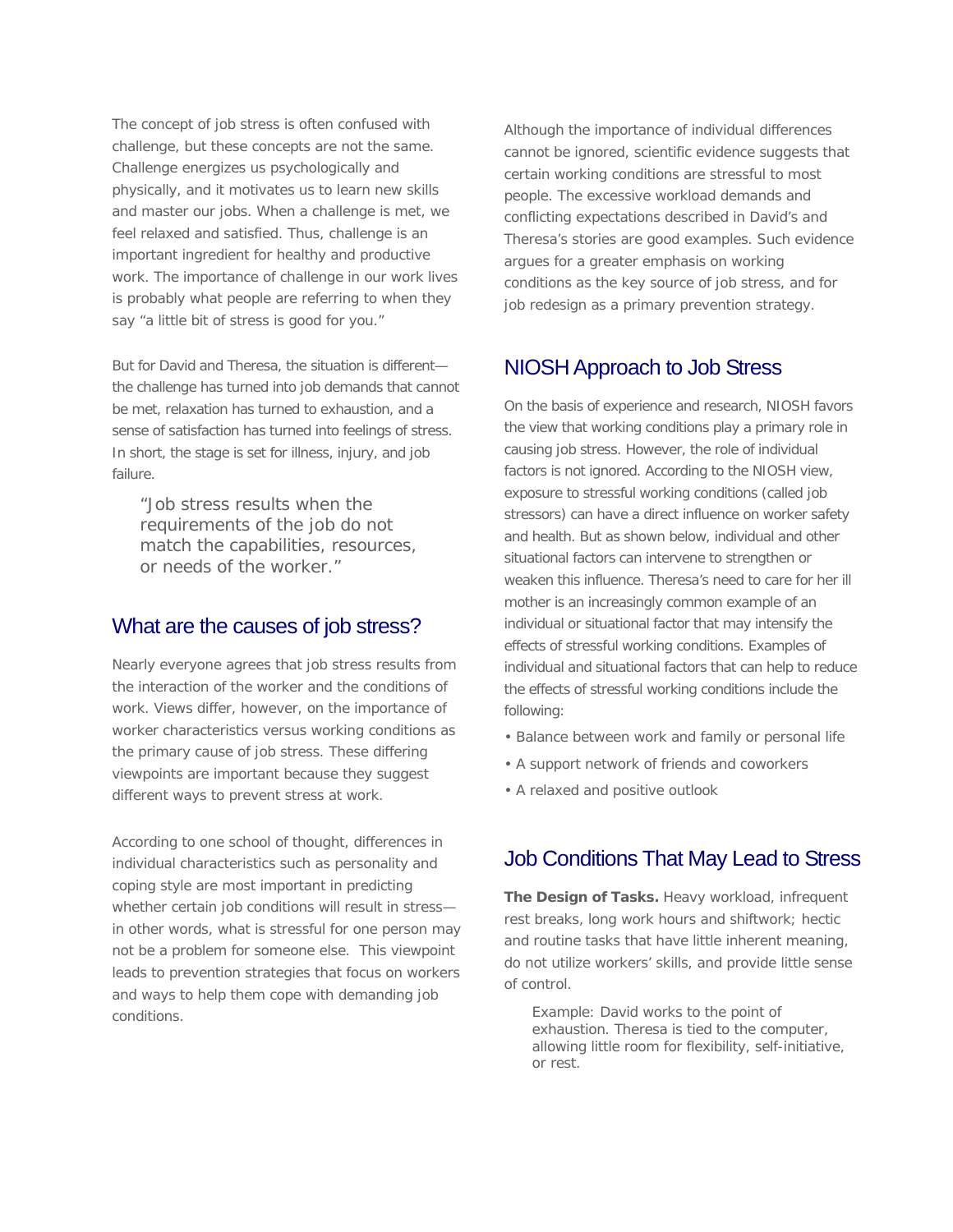**Management Style.** Lack of participation by workers in decision-making, poor communication in the organization, lack of family friendly policies.

*Example:* Theresa needs to get the boss's approval for everything and the company is insensitive to her family needs.

**Interpersonal Relationships.** Poor social environment and lack of support or help from coworkers and supervisors.

*Example:* Theresa's physical isolation reduces her opportunities to interact with other workers or receive help from them.

**Work Roles.** Conflicting or uncertain job expectations, too much responsibility, too many "hats to wear."

*Example:* Theresa is often caught in a difficult situation trying to satisfy both the customer's needs and the company's expectations.

**Career Concerns.** Job insecurity and lack of opportunity for growth, advancement, or promotion; rapid changes for which workers are unprepared.

*Example:* Since the reorganization at David's plant, everyone is worried about their future with the company and what will happen next.

**Environmental Conditions.** Unpleasant or dangerous physical conditions such as crowding, noise, air pollution, or ergonomic problems.

*Example:* David is exposed to constant noise at work.

Job Stress and Health

Stress sets off an alarm in the brain, which responds by preparing the body for defensive action. The nervous system is aroused and hormones are released to sharpen the senses, quicken the pulse, deepen respiration, and tense the muscles. This response (sometimes called the fight or flight response) is important because it helps us defend against threatening situations. The response is preprogrammed biologically. Everyone responds in much the same way, regardless of whether the stressful situation is at work or home.

Short-lived or infrequent episodes of stress pose little risk. But when stressful situations go unresolved, the body is kept in a constant state of activation, which increases the rate of wear and tear to biological systems. Ultimately, fatigue or damage results, and the ability of the body to repair and defend itself can become seriously compromised. As a result, the risk of injury or disease escalates.

In the past 20 years, many studies have looked at the relationship between job stress and a variety of ailments. Mood and sleep disturbances, upset stomach and headache, and disturbed relationships with family and friends are examples of stressrelated problems that are quick to develop and are commonly seen in these studies. These early signs of job stress are usually easy to recognize. But the effects of job stress on chronic diseases are more difficult to see because chronic diseases take a long time to develop and can be influenced by many factors other than stress. Nonetheless, evidence is rapidly accumulating to suggest that stress plays an important role in several types of chronic health problems—especially cardiovascular disease, musculoskeletal disorders, and psychological disorders.

"Health care expenditures are nearly 50% greater for workers who report high levels of stress."

> —*Journal of Occupational and Environmental Medicine*

# Early Warning Signs of Job Stress

- Headache
- Sleep disturbances
- Difficulty in concentrating
- Short temper
- Upset stomach
- Job dissatisfaction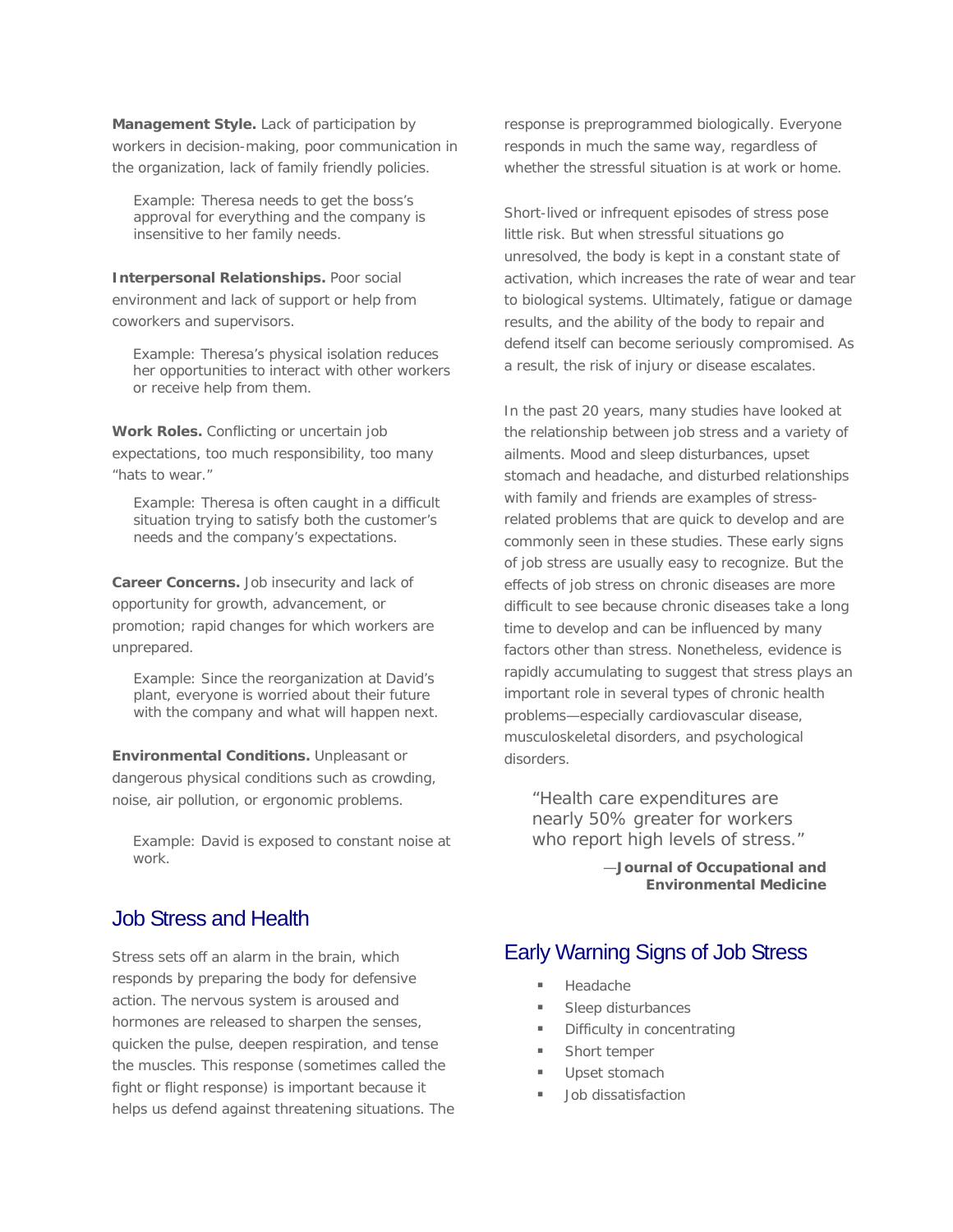$\blacksquare$  Low morale

# Job Stress and Health: What the Research Tells Us

#### **Cardiovascular Disease**

Many studies suggest that psychologically demanding jobs that allow employees little control over the work process increase the risk of cardiovascular disease.

#### **Musculoskeletal Disorders**

On the basis of research by NIOSH and many other organizations, it is widely believed that job stress increases the risk for development of back and upper extremity musculoskeletal disorders.

#### **Psychological Disorders**

Several studies suggest that differences in rates of mental health problems (such as depression and burnout) for various occupations are due partly to differences in job stress levels. (Economic and lifestyle differences between occupations may also contribute to some of these problems.)

#### **Workplace Injury**

Although more study is needed, there is a growing concern that stressful working conditions interfere with safe work practices and set the stage for injuries at work.

#### **Suicide, Cancer, Ulcers, and Impaired Immune Function**

Some studies suggest a relationship between stressful working conditions and these health problems. However, more research is needed before firm conclusions can be drawn.

### **—***Encyclopaedia of Occupational Safety and Health*

### Stress, Health and Productivity

Some employers assume that stressful working conditions are a necessary evil—that companies must turn up the pressure on workers and set aside health concerns to remain productive and profitable in today's economy. But research findings challenge this belief. Studies show that stressful working conditions are actually associated with increased absenteeism, tardiness, and intentions by workers to quit their jobs—all of which have a negative effect on the bottom line.

Recent studies of so-called healthy organizations suggest that policies benefiting worker health also benefit the bottom line. A healthy organization is defined as one that has low rates of illness, injury, and disability in its workforce and is also competitive in the marketplace. NIOSH research has identified organizational characteristics associated with both healthy, low-stress work and high levels of productivity. Examples of these characteristics include the following:

- Recognition of employees for good work performance
- Opportunities for career development
- An organizational culture that values the individual worker
- Management actions that are consistent with organizational values

### Stress Prevention and Job Performance

The St. Paul Fire and Marine Insurance Company conducted several studies on the effects of stress prevention programs in hospital settings. Program activities included (1) employee and management education on job stress, (2) changes in hospital policies and procedures to reduce organizational sources of stress, and (3) establishment of employee assistance programs.

In one study, the frequency of medication errors declined by 50% after prevention activities were implemented in a 700-bed hospital. In a second study, there was a 70% reduction in malpractice claims in 22 hospitals that implemented stress prevention activities. In contrast, there was no reduction in claims in a matched group of 22 hospitals that did not implement stress prevention activities.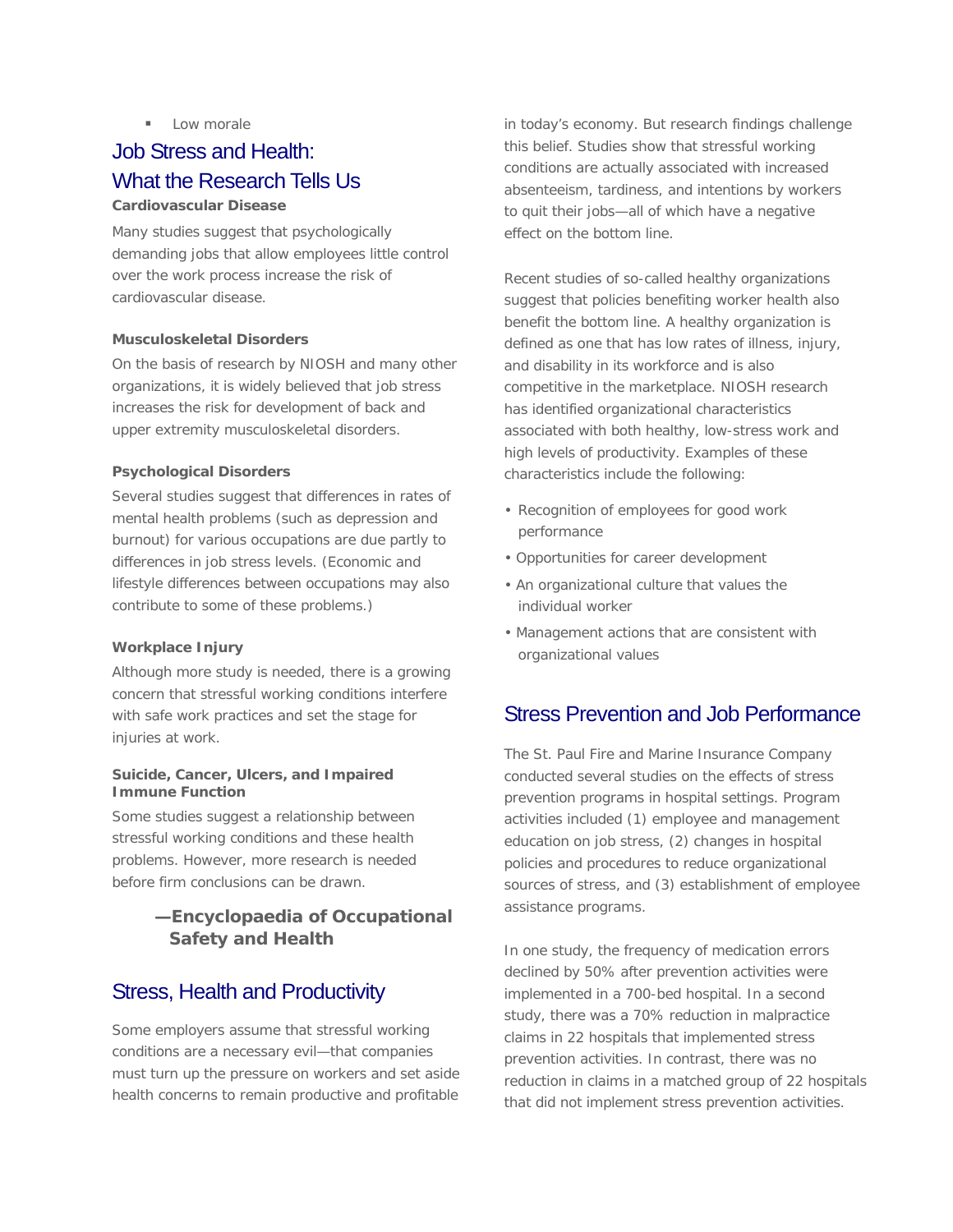#### —*Journal of Applied Psychology*

### What Can Be Done About Job Stress?

The examples of Theresa and David illustrate two different approaches for dealing with stress at work.

**Stress Management.** Theresa's company is providing stress management training and an employee assistance program (EAP) to improve the ability of workers to cope with difficult work situations. Nearly one-half of large companies in the United States provide some type of stress management training for their workforces. Stress management programs teach workers about the nature and sources of stress, the effects of stress on health, and personal skills to reduce stress—for example, time management or relaxation exercises. (EAPs provide individual counseling for employees with both work and personal problems.) Stress management training may rapidly reduce stress symptoms such as anxiety and sleep disturbances; it also has the advantage of being inexpensive and easy to implement. However, stress management programs have two major disadvantages:

- The beneficial effects on stress symptoms are often short-lived.
- They often ignore important root causes of stress because they focus on the worker and not the environment.

**Organizational Change.** In contrast to stress management training and EAP programs, David's company is trying to reduce job stress by bringing in a consultant to recommend ways to improve working conditions. This approach is the most direct way to reduce stress at work. It involves the identification of stressful aspects of work (e.g., excessive workload, conflicting expectations) and the design of strategies to reduce or eliminate the identified stressors. The advantage of this approach is that it deals directly with the root causes of stress at work. However, managers are sometimes uncomfortable with this approach because it can involve changes in work routines or production

schedules, or changes in the organizational structure.

**As a general rule, actions to reduce job stress should give top priority to organizational change to improve working conditions. But even the most conscientious efforts to improve working conditions are unlikely to eliminate stress completely for all workers. For this reason, a combination of organizational change and stress management is often the most useful approach for preventing stress at work.**

# How to Change the Organization to Prevent Job Stress

- Ensure that the workload is in line with workers' capabilities and resources.
- Design jobs to provide meaning, stimulation, and opportunities for workers to use their skills.
- Clearly define workers' roles and responsibilities.
- Give workers opportunities to participate in decisions and actions affecting their jobs.
- Improve communications—reduce uncertainty about career development and future employment prospects.
- Provide opportunities for social interaction among workers.
- Establish work schedules that are compatible with demands and responsibilities outside the job.

—*American Psychologist*

# Preventing Job Stress – Getting **Started**

No standardized approaches or simple "how to" manuals exist for developing a stress prevention program. Program design and appropriate solutions will be influenced by several factors— the size and complexity of the organization, available resources, and especially the unique types of stress problems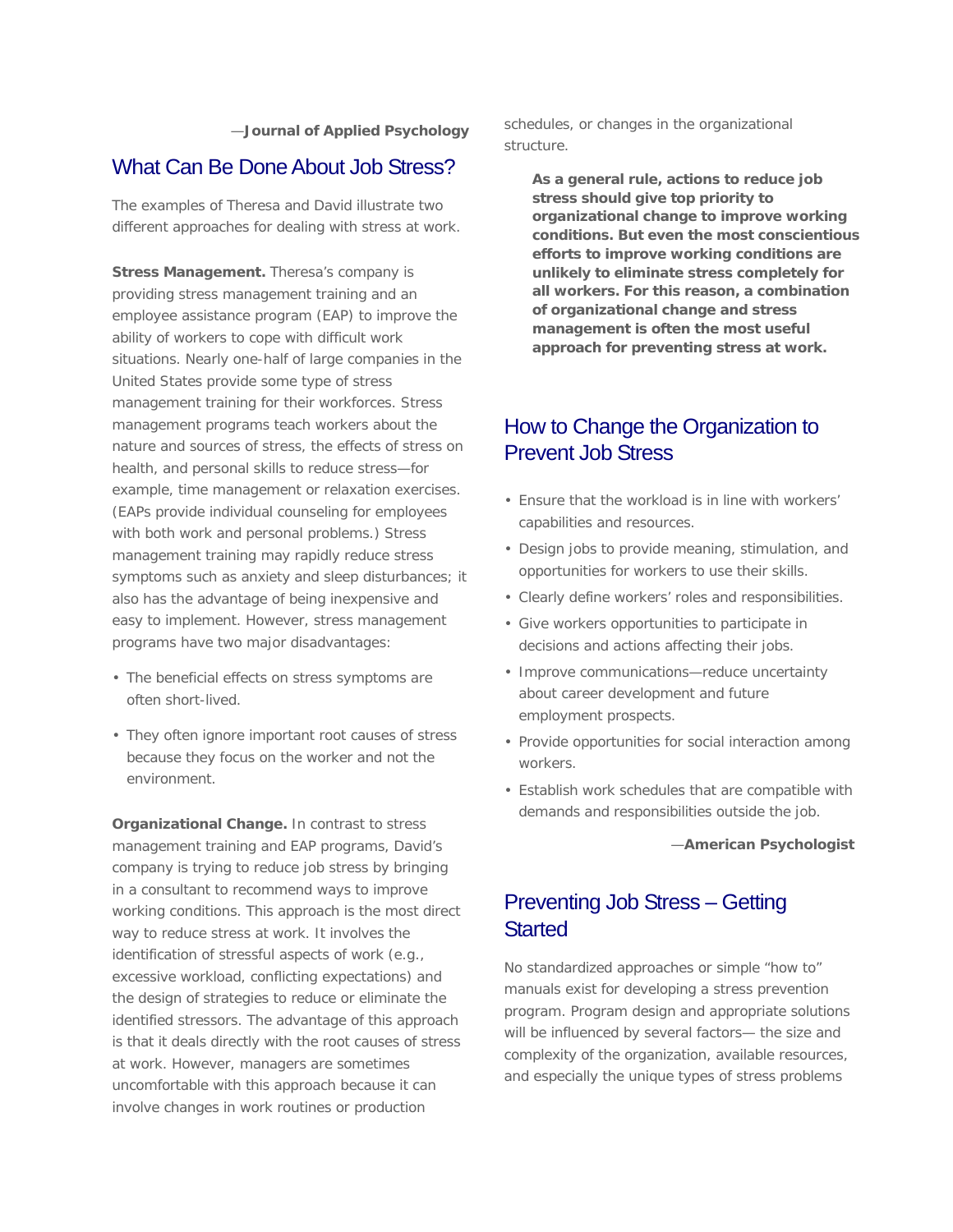faced by the organization. In David's company, for example, the main problem is work overload.

Theresa, on the other hand, is bothered by difficult interactions with the public and an inflexible work schedule.

Although it is not possible to give a universal prescription for preventing stress at work, it is possible to offer guidelines on the process of stress prevention in organizations. In all situations, the process for stress prevention programs involves three distinct steps: *problem identification, intervention,* and *evaluation.* For this process to succeed, organizations need to be adequately prepared. At a minimum, preparation for a stress prevention program should include the following:

- Building general awareness about job stress (causes, costs, and control)
- Securing top management commitment and support for the program
- Incorporating employee input and involvement in all phases of the program
- Establishing the technical capacity to conduct the program (e.g., specialized training for in-house staff or use of job stress consultants).
- **Bringing workers or workers and managers** together in a committee or problem-solving group may be an especially useful approach for developing a stress prevention program. Research has shown these participatory efforts to be effective in dealing with ergonomic problems in the workplace, partly because they capitalize on workers' firsthand knowledge of hazards encountered in their jobs. However, when forming such working groups, care must be taken to be sure that they are in compliance with current labor laws.\*
- *\* The National Labor Relations Act may limit the form and structure of employee involvement in workermanagement teams or groups. Employers should seek legal assistance if they are unsure of their*

*responsibilities or obligations under the National Labor Relations Act.*

### Steps Toward Prevention

Low morale, health and job complaints, and employee turnover often provide the first signs of job stress. But sometimes there are no clues, especially if employees are fearful of losing their jobs. Lack of obvious or widespread signs is not a good reason to dismiss concerns about job stress or minimize the importance of a prevention program.

**Step 1 – Identify the Problem.** The best method to explore the scope and source of a suspected stress problem in an organization depends partly on the size of the organization and the available resources. Group discussions among managers, labor representatives, and employees can provide rich sources of information.

Such discussions may be all that is needed to track down and remedy stress problems in a small company. In a larger organization, such discussions can be used to help design formal surveys for gathering input about stressful job conditions from large numbers of employees.

Regardless of the method used to collect data, information should be obtained about employee perceptions of their job conditions and perceived levels of stress, health, and satisfaction. The list of job conditions that may lead to stress and the warning signs and effects of stress provide good starting points for deciding what information to collect.

Objective measures such as absenteeism, illness and turnover rates, or performance problems can also be examined to gauge the presence and scope of job stress. However, these measures are only rough indicators of job stress—at best.

Data from discussions, surveys, and other sources should be summarized and analyzed to answer questions about the location of a stress problem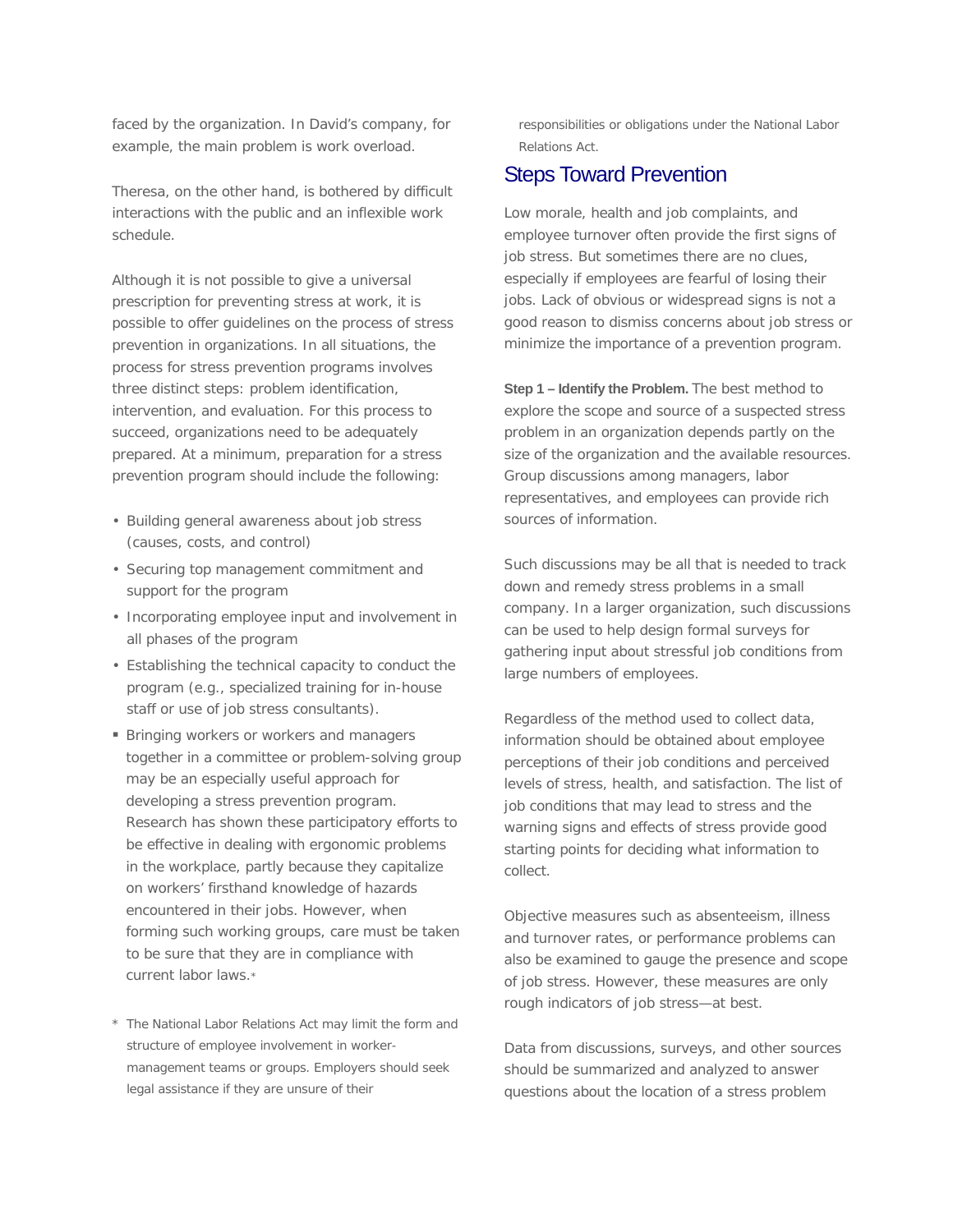and job conditions that may be responsible— for example, are problems present throughout the organization or confined to single departments or specific jobs?

- Hold group discussions with employees.
- Design an employee survey.
- Measure employee perceptions of job conditions, stress, health, and satisfaction.
- Collect objective data.
- Analyze data to identify problem locations and stressful job conditions.

**Survey design, data analysis, and other aspects of a stress prevention program may require the help of experts from a local university or consulting firm. However, overall authority for the prevention program should remain in the organization.**

**Step 2 – Design and Implement Interventions**. Once the sources of stress at work have been identified and the scope of the problem is understood, the stage is set for design and implementation of an intervention strategy.

In small organizations, the informal discussions that helped identify stress problems may also produce fruitful ideas for prevention. In large organizations, a more formal process may be needed. Frequently, a team is asked to develop recommendations based on analysis of data from Step 1 and consultation with outside experts.

Certain problems, such as a hostile work environment, may be pervasive in the organization and require company-wide interventions. Other problems such as excessive workload may exist only in some departments and thus require more narrow solutions such as redesign of the way a job is performed. Still other problems may be specific to certain employees and resistant to any kind of organizational change, calling instead for stress management or employee assistance interventions. Some interventions might be implemented rapidly (e.g., improved communication, stress management

training), but others may require additional time to put into place (e.g., redesign of a manufacturing process).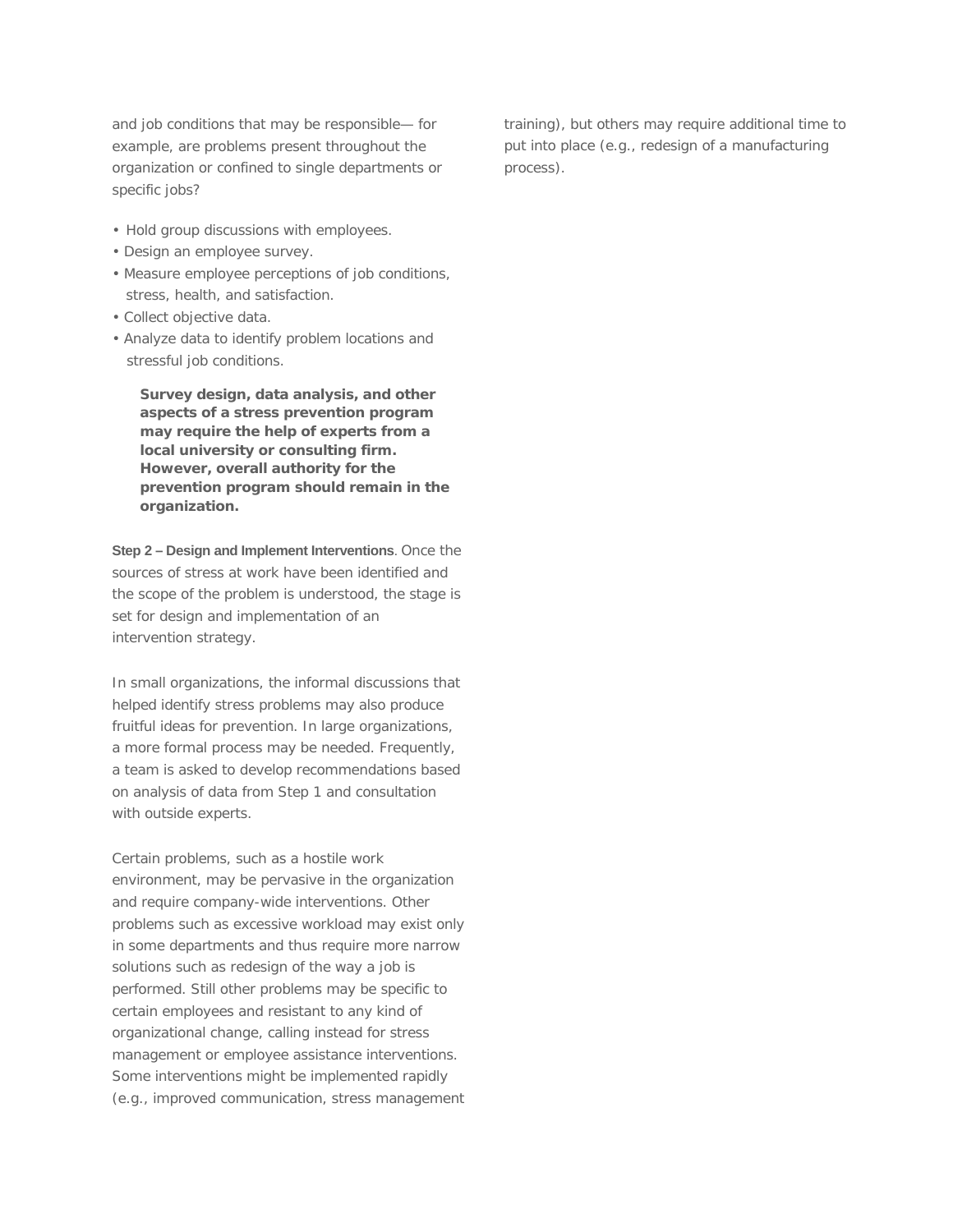Before any intervention occurs, employees should be informed about actions that will be taken and when they will occur. A kick-off event, such as an all-hands meeting, is often useful for this purpose.

- Target source of stress for change.
- Propose and prioritize intervention strategies.
- Communicate planned interventions to employees.
- Implement interventions.

**Step 3 – Evaluate the Interventions**. Evaluation is an essential step in the intervention process. Evaluation is necessary to determine whether the intervention is producing desired effects and whether changes in direction are needed.

Time frames for evaluating interventions should be established. Interventions involving organizational change should receive both short- and long-term scrutiny. Short-term evaluations might be done quarterly to provide an early indication of program effectiveness or possible need for redirection. Many interventions produce initial effects that do not persist. Long-term evaluations are often conducted annually and are necessary to determine whether interventions produce lasting effects. Evaluations should focus on the same types of information collected during the problem identification phase of the intervention, including information from employees about working conditions, levels of perceived stress, health problems, and satisfaction. Employee perceptions are usually the most sensitive measure of stressful working conditions and often provide the first indication of intervention effectiveness. Adding objective measures such as absenteeism and health care costs may also be useful. However, the effects of job stress interventions on such measures tend to be less clear-cut and can take a long time to appear.

**The job stress prevention process does not end with evaluation. Rather, job stress prevention should be seen as a continuous process that uses evaluation data to refine or redirect the intervention strategy.**

- Conduct both short and long-term evaluations.
- Measure employee perceptions of job conditions, stress, health, and satisfaction.
- Include objective measures.
- Refine the intervention strategy and return to Step 1.

The following provide examples of actions some organizations have taken to help prevent stress in their workplaces.

# Stress Prevention Programs: What Some Organizations Have Done<sup>1</sup> *Example 1*

**A Small Service Organization.** A department head in a small public service organization sensed an escalating level of tension and deteriorating morale among her staff. Job dissatisfaction and health symptoms such as headaches also seemed to be on the rise. Suspecting that stress was a developing problem in the department, she decided to hold a series of all-hands meetings with employees in the different work units of the department to explore this concern further. These meetings could be best described as brainstorming sessions where individual employees freely expressed their views about the scope and sources of stress in their units and the measures that might be implemented to bring the problem under control.

Using the information collected in these meetings and in meetings with middle managers, she concluded that a serious problem probably existed and that quick action was needed. Because she was relatively unfamiliar with the job stress field, she decided to seek help from a faculty member at a local university who taught courses on job stress and organizational behavior.